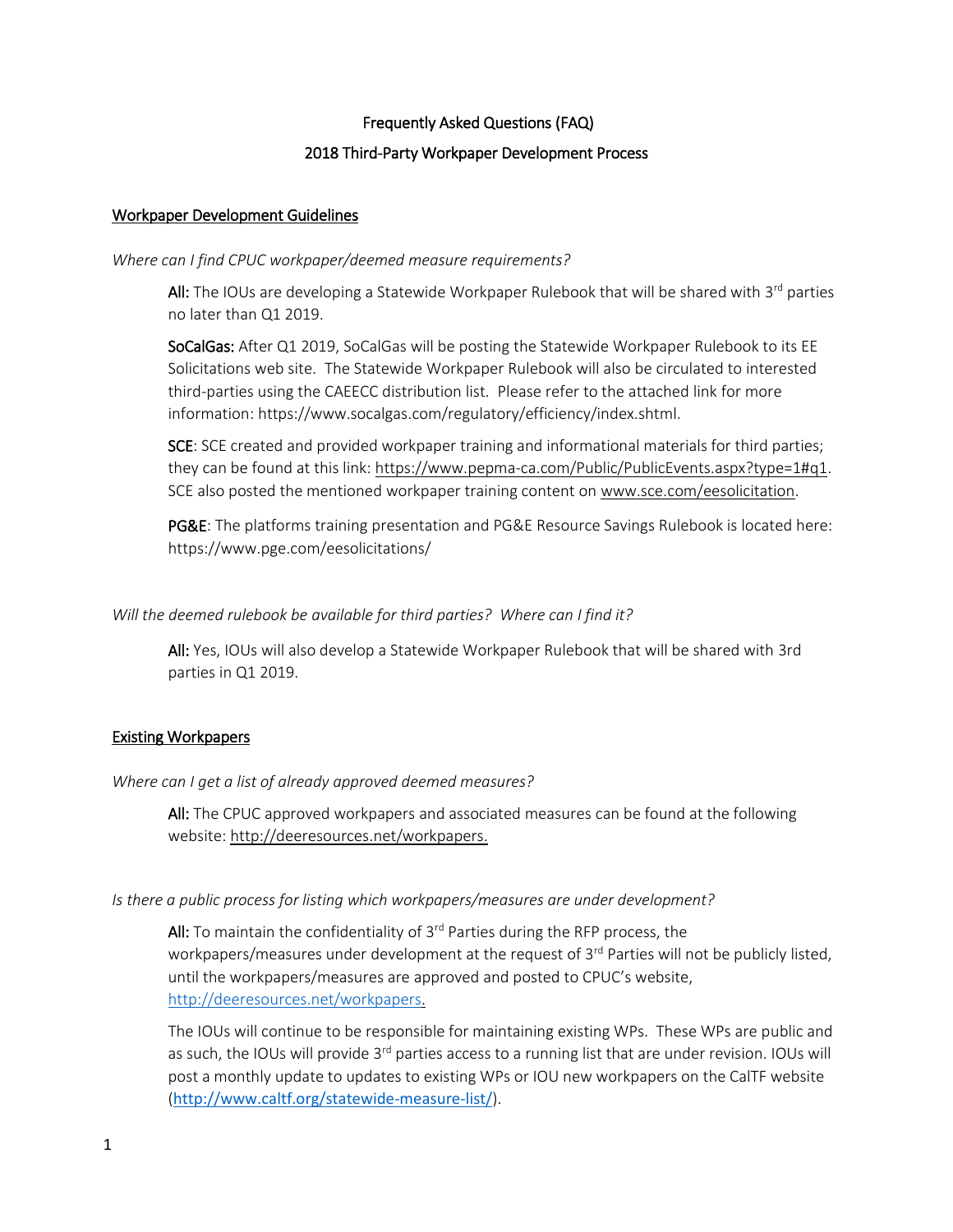*If my measure is similar to an existing measure, should I use the existing workpaper as a starting point?* 

Utilizing existing workpapers as a starting point should be evaluated on a case-by-case basis as deemed appropriate and necessary. Existing workpapers are publicly available and can be found available at the website: [http://deeresources.net/workpapers.](http://deeresources.net/workpapers)

It should be noted that 3Ps have the ability to fund their own WPs, and do not necessarily have to model existing WPs. 3P developed WPs must be submitted via an IOU for CPUC approval.

SoCalGas: Please contact the SoCalGas contact listed in PEPMA to ensure the qualification of any measure. Link: https://www.pepma-ca.com/public/ContactUs.aspx.

### Workpapers and the Bid Process

*When do the workpapers need to be developed/submitted relative to the program launch date?* 

All: The workpaper submittal and approval process has two different tracks, Phase 1 and Phase 2, depending on the type of submission.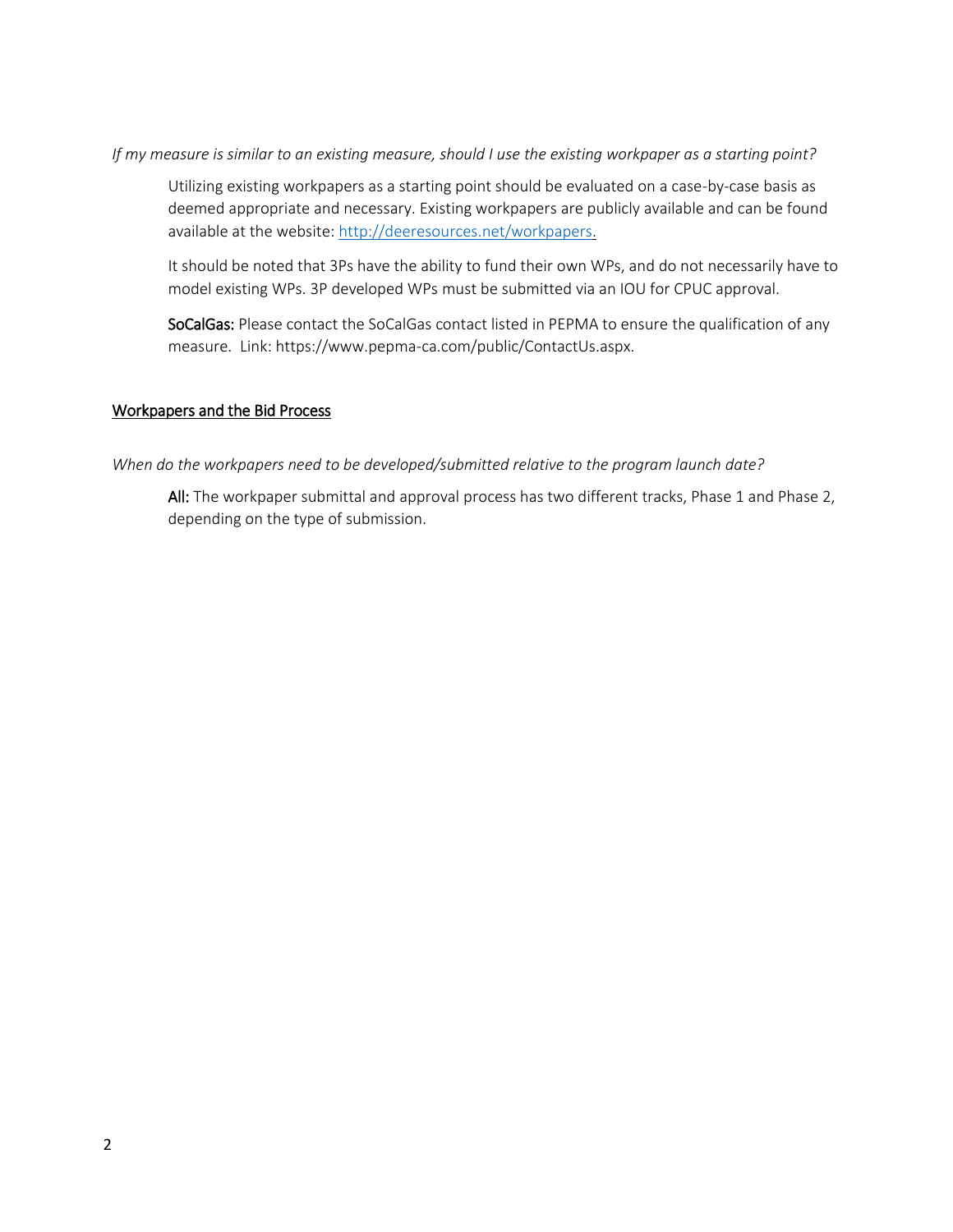|                                       | <b>Phase 1 Submittals</b>                                                                                                                                                                                                                                                                                                                                                                           | <b>Phase 2 Submittals</b>                                                                                                                                                                                                                                                                                                                                                                                                               |
|---------------------------------------|-----------------------------------------------------------------------------------------------------------------------------------------------------------------------------------------------------------------------------------------------------------------------------------------------------------------------------------------------------------------------------------------------------|-----------------------------------------------------------------------------------------------------------------------------------------------------------------------------------------------------------------------------------------------------------------------------------------------------------------------------------------------------------------------------------------------------------------------------------------|
| <b>Types of</b>                       | • Updates related to DEER methods,                                                                                                                                                                                                                                                                                                                                                                  | Non-DEER workpapers;<br>٠                                                                                                                                                                                                                                                                                                                                                                                                               |
| Workpapers<br>Allowed                 | assumptions, and values;<br>New workpapers with an effective<br>٠<br>date starting January 1st of the next<br>program year;<br>• Workpapers updated subsequent to<br>the DEER resolution;<br>• Workpapers with an update from any<br>other source;<br>Workpaper updates that are outside<br>٠<br>the scope of DEER resolutions but<br>are submitted before January 1st of<br>the next program year. | Updates to existing workpapers not<br>٠<br>included in the scope of DEER<br>resolutions:<br>New workpapers with effective dates<br>٠<br>other than January 1st;<br>٠<br>Updates to existing workpapers<br>based on code changes;<br>Updates based on E-4818.<br>۰                                                                                                                                                                       |
| Deadline to<br>Submit<br>Workpaper    | By January 1 <sup>st</sup> of DEER update year. <sup>100</sup>                                                                                                                                                                                                                                                                                                                                      | First and third Mondays of the month, 101<br>March through December. New<br>workpapers with effective dates other<br>than January 1st cannot be submitted<br>during January or February (therefore no<br>new submittals until March 1st).                                                                                                                                                                                               |
| <b>CPUC Review</b><br><b>Timeline</b> | Workpapers not reviewed by March 1st<br>will receive "interim" approval and are<br>subject to prospective review. <sup>102</sup>                                                                                                                                                                                                                                                                    | Workpapers chosen for review: 15-<br>٠<br>day preliminary review + 25-day<br>detailed review<br>Workpapers not selected: "interim"<br>۰<br>approval if after allotted review<br>timeline but remain subject to<br>prospective review.                                                                                                                                                                                                   |
| Workpaper<br><b>Effective Date</b>    | January 1 <sup>st</sup> of DEER update year, may<br>be updated based upon March 1st<br>disposition.                                                                                                                                                                                                                                                                                                 | For updates to existing<br>۰<br>workpapers: Upon CPUC approval<br>of workpaper submission or 25 days<br>from workpaper submittal; if not<br>reviewed, "pass-through" approval.<br>For new workpapers with effective<br>٠<br>dates other than January 1st: only<br>reviewed March - December, then<br>upon CPUC approval of workpaper<br>submission or 25 days from<br>workpaper submittal; if not reviewed,<br>"pass-through" approval. |

100 D.15-10-028, p. 84.

101 D.15-10-028, OP 21.

102 2017 Workpaper Guidance, November 14, 2016.

For Phase 1 workpapers, effective on January 1st of Year N:

• CPUC Submission must be completed by December 31<sup>st</sup> of Year N-2. For example, a new workpaper proposed to be approved and effective on 1/1/2020 must be submitted by 12/31/2018.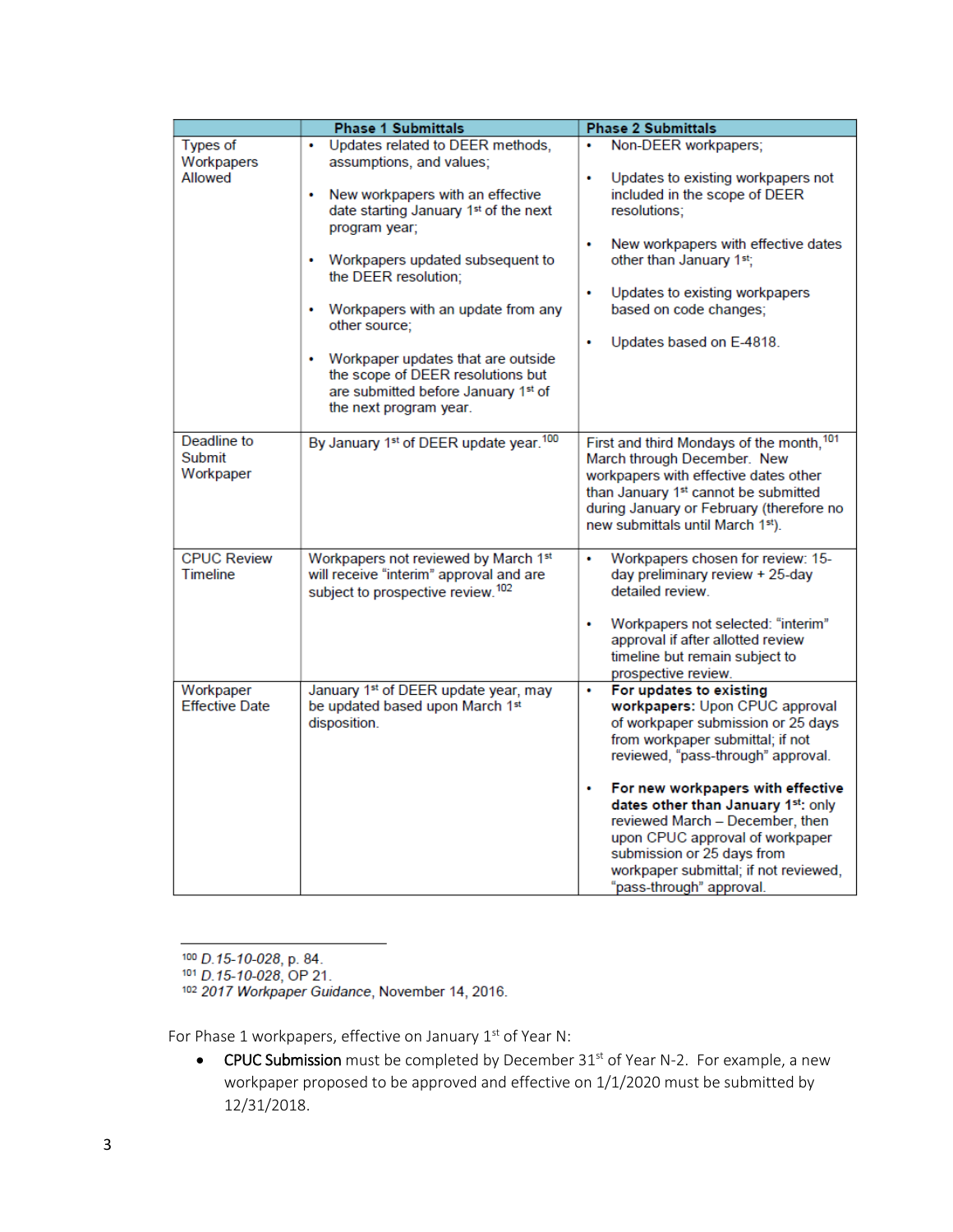For Phase 2 workpapers, effective between March and December of Year N:

• CPUC Submission must be completed on the first or third Mondays of the month, during the months of March through December of Year N.

Third parties should also keep in mind additional workpaper development and quality control processes needed before CPUC submission. The timing for these processes will vary depending on the workpaper.

Bid process varies by IOU.

SCE: Solicitation respondents must use approved WP and/or DEER values to justify energy efficiency savings in their proposal. In the RFA stage, SCE may consider abstracts with nonapproved workpapers (WPs) or WP updates that are currently in process. These RFA proposals will be reviewed on a case-by-case basis.

WPs need to be approved by the CPUC prior to an RFP proposal being submitted.

SCE will not contract 3<sup>rd</sup> Parties without CPUC approved WPs.

SoCalGas, PG&E, & SDG&E: Solicitation respondents must use approved WP and/or DEER values to justify energy efficiency savings at the time of program launch. In the RFA and RFP stage, SoCalGas, PG&E, and SDG&E may consider abstracts with non-approved workpapers (WPs) or WP updates that are currently in process. These RFA & RFP proposals will be reviewed on a case-bycase basis dependent upon risk of program delivery.

WPs need to be approved by the CPUC prior to use in a program.

PG&E: Awarded programs which include deemed measures must be supported by a CPUCapproved WP prior to program launch. Additionally, implementers are expected to deliver the program benefits described in the proposals that they submit. While program proposals are not required to include approved workpapers as part of their initial application, implementers should provide substantiation of their deemed measure approach with increasing specificity as the solicitation process advances and will be evaluated on a case-by-case basis dependent upon risk of program delivery.

*Where do I submit my proposed workpapers [deemed measure] or workpaper [deemed measure] update?* 

All: Varies by IOU.

SoCalGas: Please contact the SoCalGas contact listed in PEPMA to ensure the maximum lead time for review and qualification of any measure. Link: [https://www.pepma](https://www.pepma-ca.com/public/ContactUs.aspx)[ca.com/public/ContactUs.aspx.](https://www.pepma-ca.com/public/ContactUs.aspx)

SCE: Please submit your request for SCE to review and submit this workpaper to the CPUC to eas@sce.com . Please complete and submit an Engineering Analysis (EA) Request form and submit it with your request. You may download an EA Request form from sceonlineapp.com. Once you've accessed the website, navigate to "Forms" and select and download the EA Request form.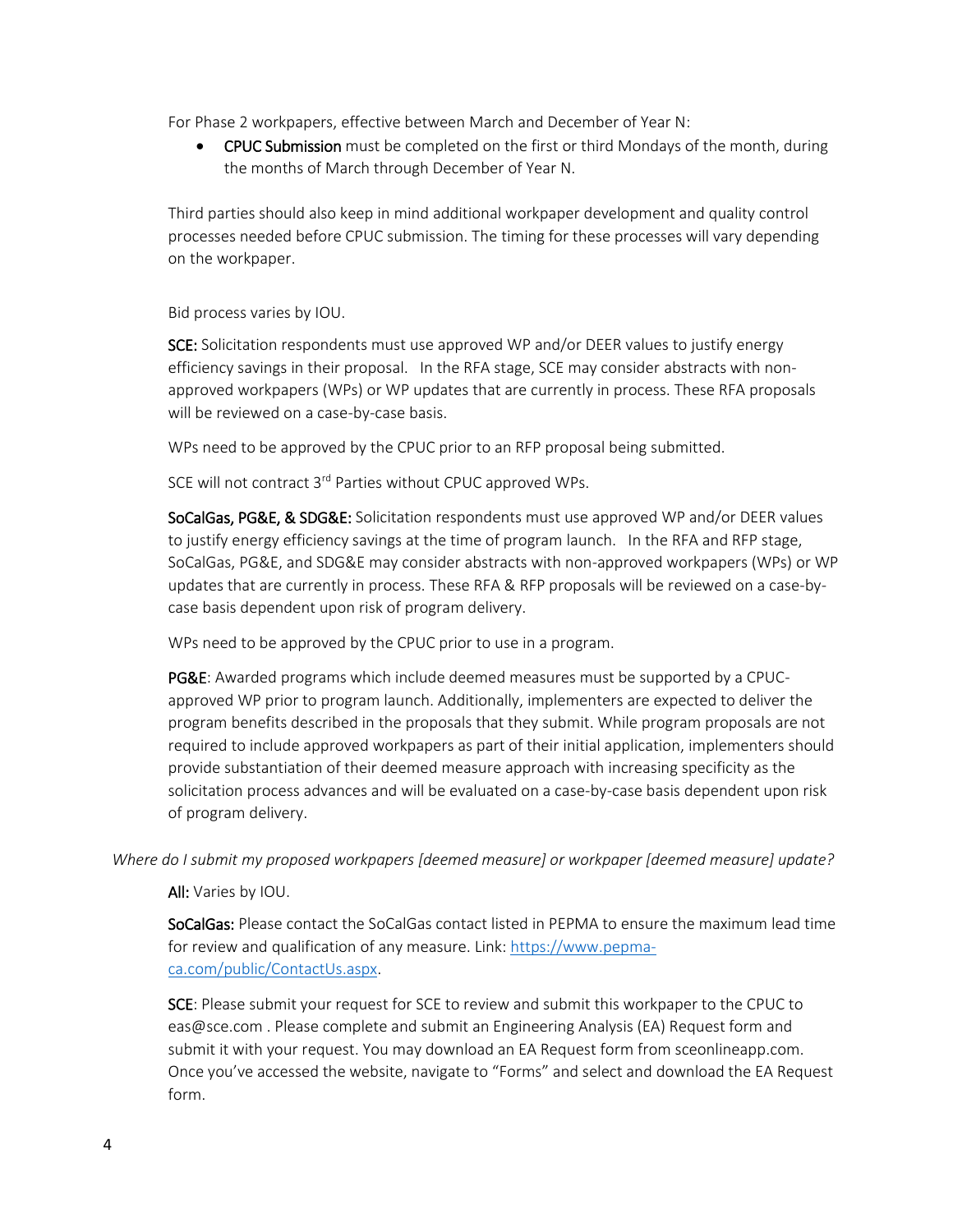PG&E: 3Ps can submit EE offering ideas via multiple venues, including the www.etcc-ca.com site, PG&E Product Managers, and other internal stakeholders.

SDG&E: Please comply with individual IOU solicitation requirements.

*Do I have to have a contract with one of the IOUs in order to propose a measure or work with the Cal TF?* 

#### All:  $No.$

The IOUs have the sole responsibility for reviewing and submitting workpapers to the CPUC Energy Division on behalf of third parties. Cal TF is working with the IOUs and CPUC to explore options for leveraging the expertise of the Cal TF in the workpaper review process in 2020 and beyond.

*Do you have to have a program offering or a proposed program offering? (versus a contract for review work or other support to the IOUs)*

### All: No.

SoCalGas: To participate in the Rolling Portfolio as a  $3<sup>rd</sup>$  Party, potential bidders must meet requirements in both the RFA stage and the subsequent RFP stage. If a vendor simply wishes to propose a measure and does not want to bid on a 3<sup>rd</sup> Party program offering, then please contact the SoCalGas contact listed in PEPMA to ensure the maximum lead time for review and qualification of any measure. Link: https://www.pepma-ca.com/public/ContactUs.aspx.

*If I only work/propose a program in one IOU territory, do I have to make my measure/workpaper statewide?* 

All: Yes. Some exceptions will be made on a case-by-case basis.

### General Questions

### *Which DEER is to be used? What are the sources for getting the assumptions?*

All: The version of DEER that should be used is dependent upon the intended year of measure implementation. Visit the CPUC's website, [http://www.deeresources.com/,](http://www.deeresources.com/) to find all versions of DEER by program year. Further, READI (the Remote Ex-Ante Database Interface) is a program that allows users to examine the CPUC's databases of ex ante measure information. Visit the CPUC's website, [http://www.deeresources.com/,](http://www.deeresources.com/) to find the latest version of READI.

### *What workpaper template should be used?*

All: 3<sup>rd</sup> Parties must use the Statewide Workpaper Template (includes a Word file and Excel file), which is available on the CalTF website [\(http://www.caltf.org/tools/\)](http://www.caltf.org/tools/).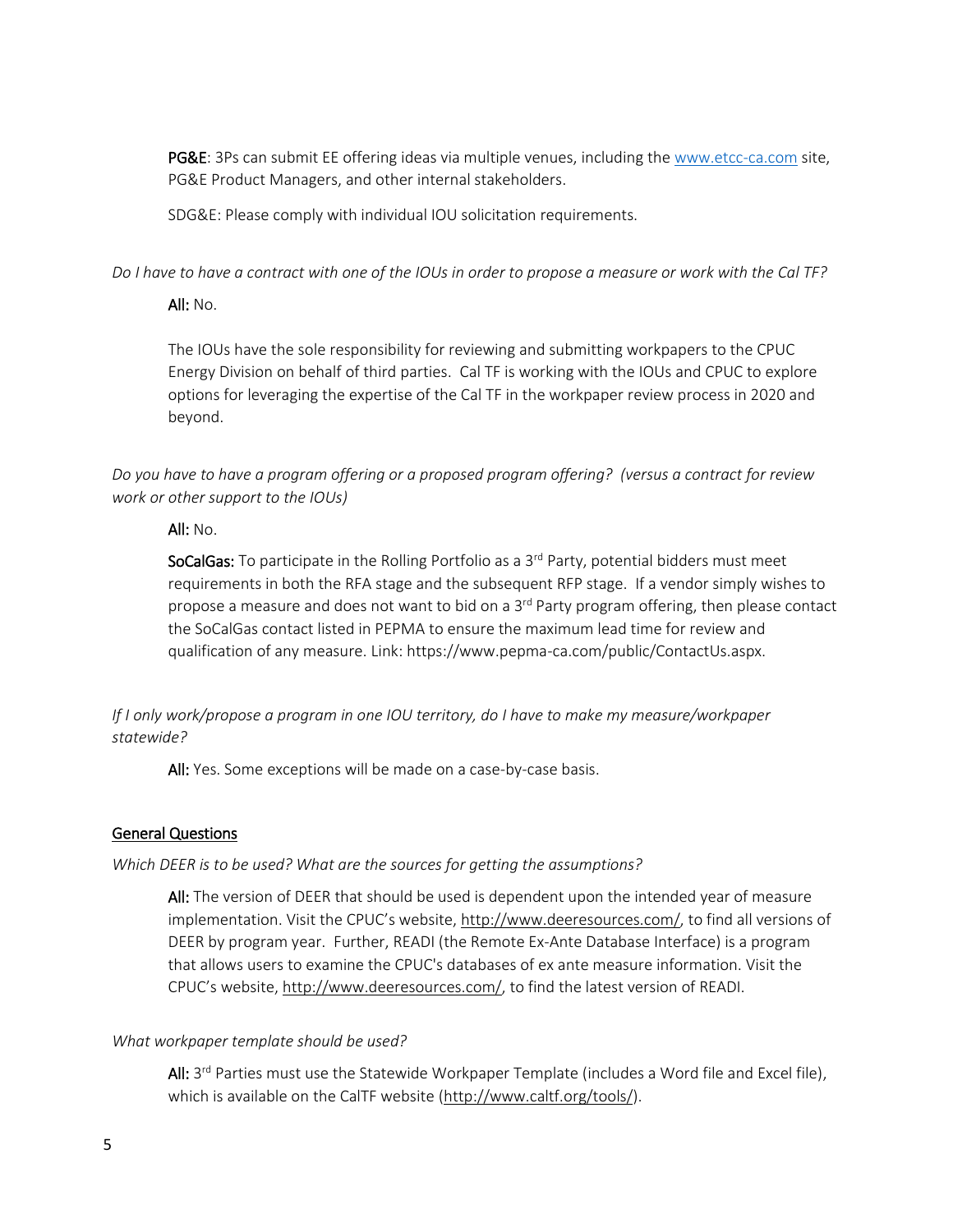SoCalGas: Please contact the SoCalGas contact listed in PEPMA to confirm which workpaper should be used or to ensure the qualification of any measure. Link[: https://www.pepma](https://www.pepma-ca.com/public/ContactUs.aspx)[ca.com/public/ContactUs.aspx.](https://www.pepma-ca.com/public/ContactUs.aspx)

*Who is responsible for developing and submitting the four ex tables and any related technology codes, lifetimes or any other new assumptions that go with it?*

All: The IOUs are responsible for completing the ex-ante specification tables. If the proposed workpaper or workpaper update is viable for the Energy Efficiency portfolio, IOUs will separately develop their unique data specifications and create the CPUC's required ex ante table specification.

*Who is responsible for updating/maintaining the third-party workpapers?*

All: At their discretion, IOUs are responsible for updating and/or maintaining 3<sup>rd</sup> party workpapers following CPUC approval.

*Are there any measures/measure types that are not allowed?*

All: Yes, based upon individual program requirements and applicable policy requirements.

*Can I submit proposed updates to existing measures? How long does the review process take?* 

All: Yes. See response to "*When do the workpapers need to be developed/submitted relative to the program launch date?* 

SoCalGas: Please refer to the solicitation timeline document that is posted on the SoCalGas website at:

[https://www.socalgas.com/regulatory/efficiency/docs/Joint\\_IOU\\_Solicitation\\_Timeline%20v\\_101](https://www.socalgas.com/regulatory/efficiency/docs/Joint_IOU_Solicitation_Timeline%20v_101918.v2.pdf) [918.v2.pdf](https://www.socalgas.com/regulatory/efficiency/docs/Joint_IOU_Solicitation_Timeline%20v_101918.v2.pdf)

*Will a product that goes through the emerging technologies screening process require a separate screening through this process?* 

All: Varies by IOU.

SoCalGas: Workpapers for products/measures that have gone through the Emerging Technologies screening process and whose operation and energy savings have been verified/tested and quantified by Emerging Technologies should incorporate the work and results into the WP for verification by SoCalGas. If that screening and verification has been completed by a third-party (not Emerging Technologies), SoCalGas may require that such screening and verification be completed by Emerging Technologies.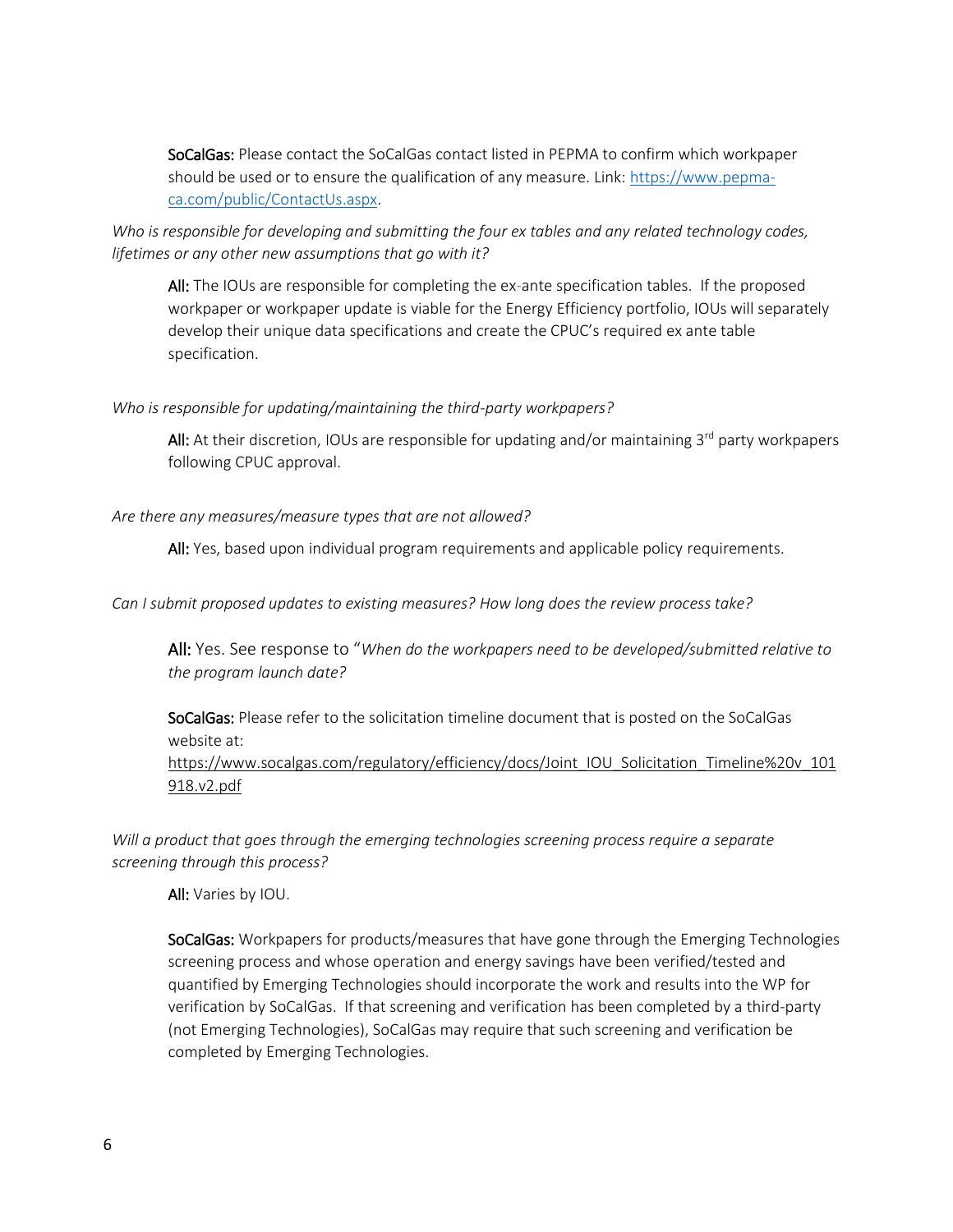SCE: Yes. An idea for the development of innovative energy products, programs, and services for the purpose of modernizing the grid, exploring new energy opportunities, and empowering customers can be submitted at the following link[: https://www.sceideas.com/Idea/ProductType](https://www.sceideas.com/Idea/ProductType)

PG&E: Yes.

SDGE: SDG&E has an internal (measure coordination process-MCP) governance process for vetting new measures.

### Custom Measures

*Can I propose a workpaper for a measure that is currently a custom measure (but I believe now has enough data to support a deemed measure)?* 

All: Yes.

*Can measures be developed that are semi-deemed/custom meaning that they require one or two sitespecific variables to estimate the savings?*

All: No, a measure is either deemed or custom.

#### Workpaper Development Support

*Where can I get help if I have questions about a requirement?*

All: Please contact the IOU contact listed in PEPMA for any Questions related to workpaper requirements. Link[: https://www.pepma-ca.com/public/ContactUs.aspx](https://www.pepma-ca.com/public/ContactUs.aspx) .

For questions regarding the navigation and access of DEER, please contact ersdeeresources@gmail.com (READI Help).

*Will there be any help/support services/phone line to call get help on methodology, calculations, base case assumptions, appropriate DEER assumption?* 

All: Please contact the IOU contact listed in PEPMA for any Questions related to methodology, calculations, base case assumptions, appropriate DEER assumptions. Link: https://www.pepmaca.com/public/ContactUs.aspx.

#### *How do I ensure I am developing the workpaper correctly?*

All: Please contact the IOU contact listed in PEPMA for any Questions related to the development of a workpaper. Link: https://www.pepma-ca.com/public/ContactUs.aspx.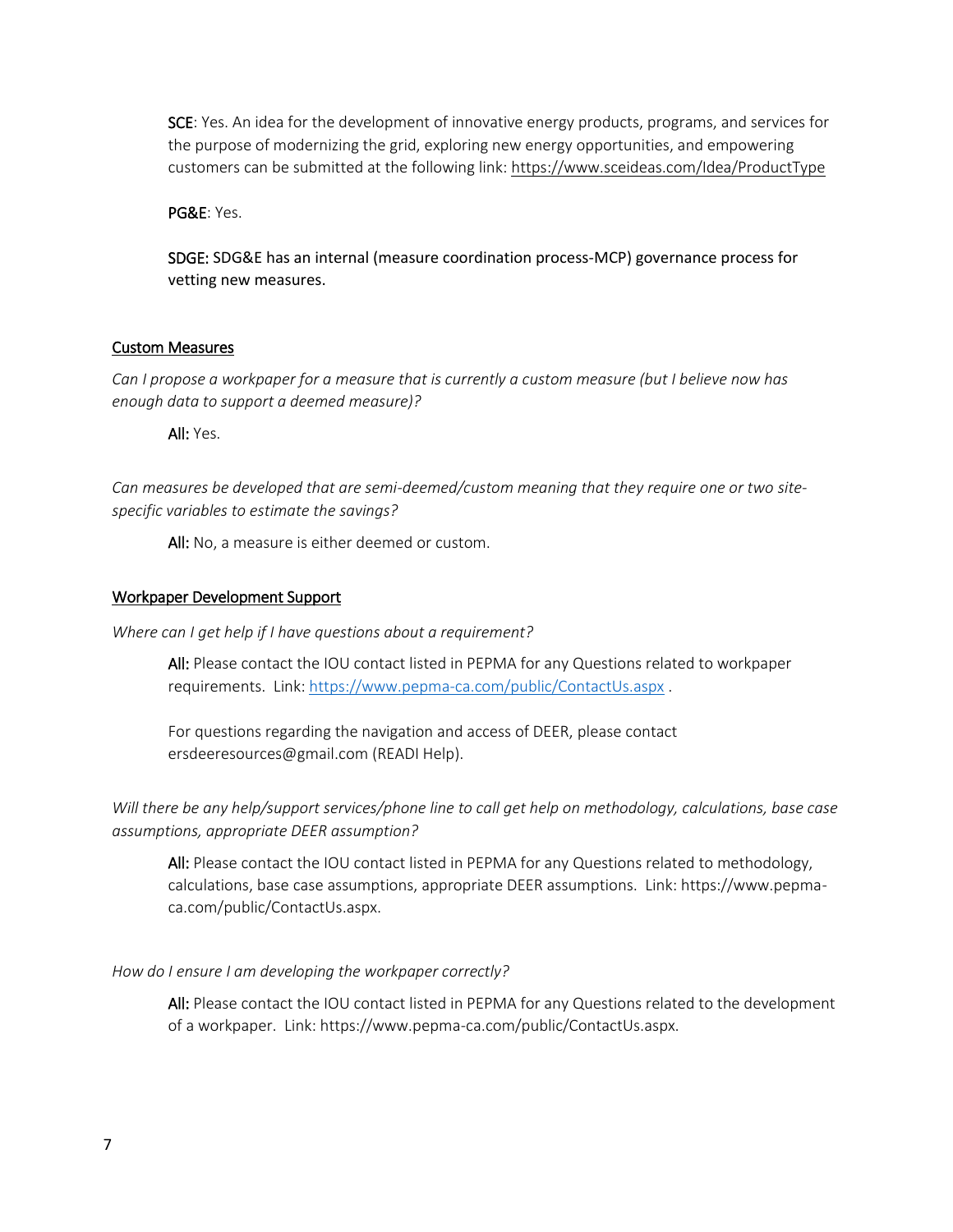#### WP Development Cost

#### *Is there a cost/fee with submitting a workpaper for review?*

All: IOUs will fund the development of new WPs and modification of existing WPs, provided that the workpaper is viable for the Energy Efficiency portfolio. For SDG&E only, WPs will be funded for 3<sup>rd</sup> parties provided that their proposals has already been awarded.

If a  $3<sup>rd</sup>$  party chooses to develop their own WP, IOUs will assume the cost of reviewing, providing review comments, submitting the paper to the Energy Division, and maintaining the workpaper once CPUC approved. The 3<sup>rd</sup> party funds the cost of developing their own WP.

*What if I don't have the budget or expertise to develop a workpaper? Will the IOU develop the workpaper?*

All: IOUs will fund the development of new WPs and modification of existing WPs, provided that the workpaper is viable for the Energy Efficiency portfolio. For SDG&E only, WPs will be funded for 3<sup>rd</sup> parties provided that their proposals has already been awarded.

#### WP Process Changes

*Does the CPUC plan to make changes to their workpaper review process? If so how?*

All: The IOUs are unaware of the CPUC's plans to revise the regulatory framework for workpapers.

#### *Has the workpaper process changed? Has it improved? How is it different?*

All: The process is progressing towards statewide workpapers for 2020. The IOUs' objectives are a transparent process, consistent statewide measures, and standardization of requirements across IOUs.

#### *Will the policy manual be changed/updated soon?*

All: CPUC is working on an update to the EE Policy Manual. with an expected completion date in Q1 2019.

*Where can I find the most current version of the policy manual and standard practice manual?*

All: The CPUC Energy Efficiency Policy Manual can be found here: <http://www.cpuc.ca.gov/energyefficiency/>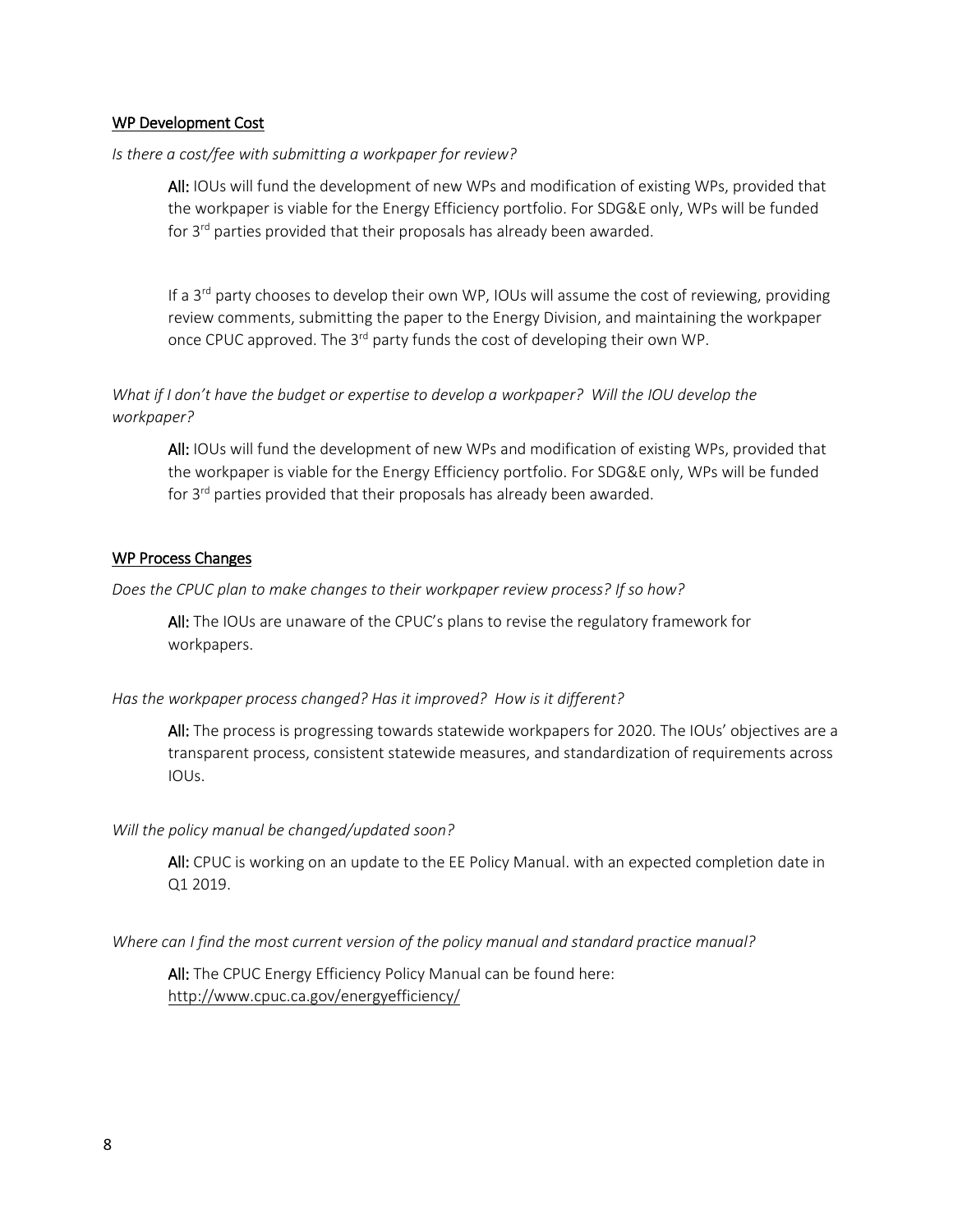*What takes precedence, the IOU policy or the CPUC policy? For instance, SCE has policies above CPUC requirements, do we align with SCE or CPUC policy? Which takes precedent and does it vary by IOU?*

All: If IOU policies or requirements are more stringent than CPUC, IOU policies or requirements shall take precedence.

#### Value Changes

*Am I going to be designing my program on values that are going to change?*

All: Workpapers are regularly reviewed and assessed by IOUs to determine if updates are needed based on best available data. Additionally, there are many triggers for value changes, such as CPUC dispositions, code updates, DEER Resolutions, etc. Thus, workpaper values may change.

*What if my proposed measure is similar to a workpaper that is going to be updated due to E-4952?*

All: 3rd parties may use the most current version of the workpaper and consider any workpaper value adjustments for their programs. All measures must comply with CPUC/DEER requirements.

*If you submit a measure, and you know there is a change in 2020, and the demand period changes, how do you address that in the workpaper?* 

All: If the workpaper is viable for the Energy Efficiency portfolio, the IOUs will maintain the workpaper to comply with 2020 DEER requirements and will resubmit to CPUC for review and approval.

#### Interaction with Cal TF

*Is the Cal TF process required?*

All: Not at this time.

*Do the Cal TF Technical Position Papers take precedence over any other directives?* 

#### All:  $No.$

The Cal TF Technical Position Papers (TPPs) summarize Cal TF positions on various issues related to measure development. None have been formally adopted by the CPUC and, therefore, should not be considered official directive or policy. However, they can provide valuable background and information to measure developers. The Cal TF TPPs can be found in the "Tools" section of the Cal TF website:<http://www.caltf.org/tools/>

*Is the Cal TF or IOU going to be the primary reviewer?*

All: The IOUs are the primary reviewer.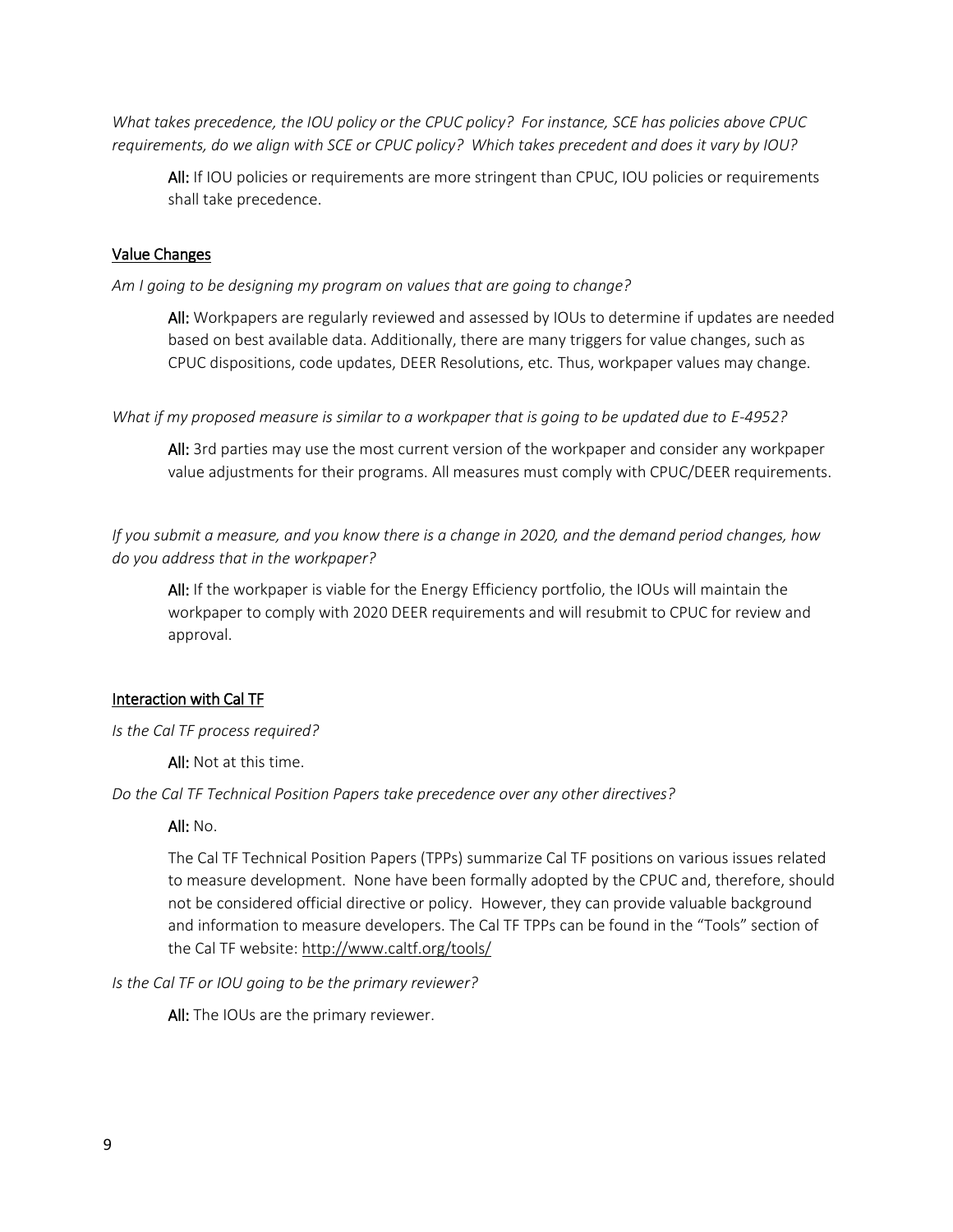### Peak Savings

*Can we look at TDV (time-dependent valuation) when we look at load shapes, similar to what we do with Title 24?* 

All: Workpapers must apply the DEER Peak Period definition for use in energy efficiency programs.

*For demand savings measures, what specific hours are peak demand?* 

All: DEER demand reduction is defined as the average kWh reduction over a 9-hour window. Starting in 2020, the nine-hour window is from 4:00 p.m. to 9:00 p.m. over a three-consecutive weekday "heat wave".

*Are there any standard coincident factors or interactive factors that need to be applied?* 

All: Yes. Visit the CPUC's website, [http://www.deeresources.com/,](http://www.deeresources.com/) to find the latest version of READI to examine the CPUC's databases of ex ante measure information.

### Base case

*Where do I find the base case or industry standard practice?*

All: Industry Standard Practice (ISP) represents today's market trend, i.e., whether a technology would be commonly purchased by customers today (not in-situ or saturation), with consideration of key factors or barriers driving the technology adoption.

A standard practice can be established from an ISP study, from similar and recent typical activity, or from an analysis of the current viable options applicable to the customer and the customer's typical decision-making process.

Some publications of available studies can be found o[n http://www.calmac.org/.](http://www.calmac.org/) Some additional ISP studies can be found at<http://www.cpuc.ca.gov/General.aspx?id=4133> ; the site also includes the existing ISP guidance doc in effect. Per CPUC Resolution E-4939, the CPUC is expected to update or create a website as home to all ISP studies and redacted dispositions in the future.

# *Does the base case have to be code minimum or can it be existing energy use?*

All: In cases where the existing conditions are more efficient than the code or standard practice, the existing conditions define the baseline. The proposed Measure Application Type also determines the baseline. Please review CPUC Resolution E-4818 for guidance on baseline determination and treatment.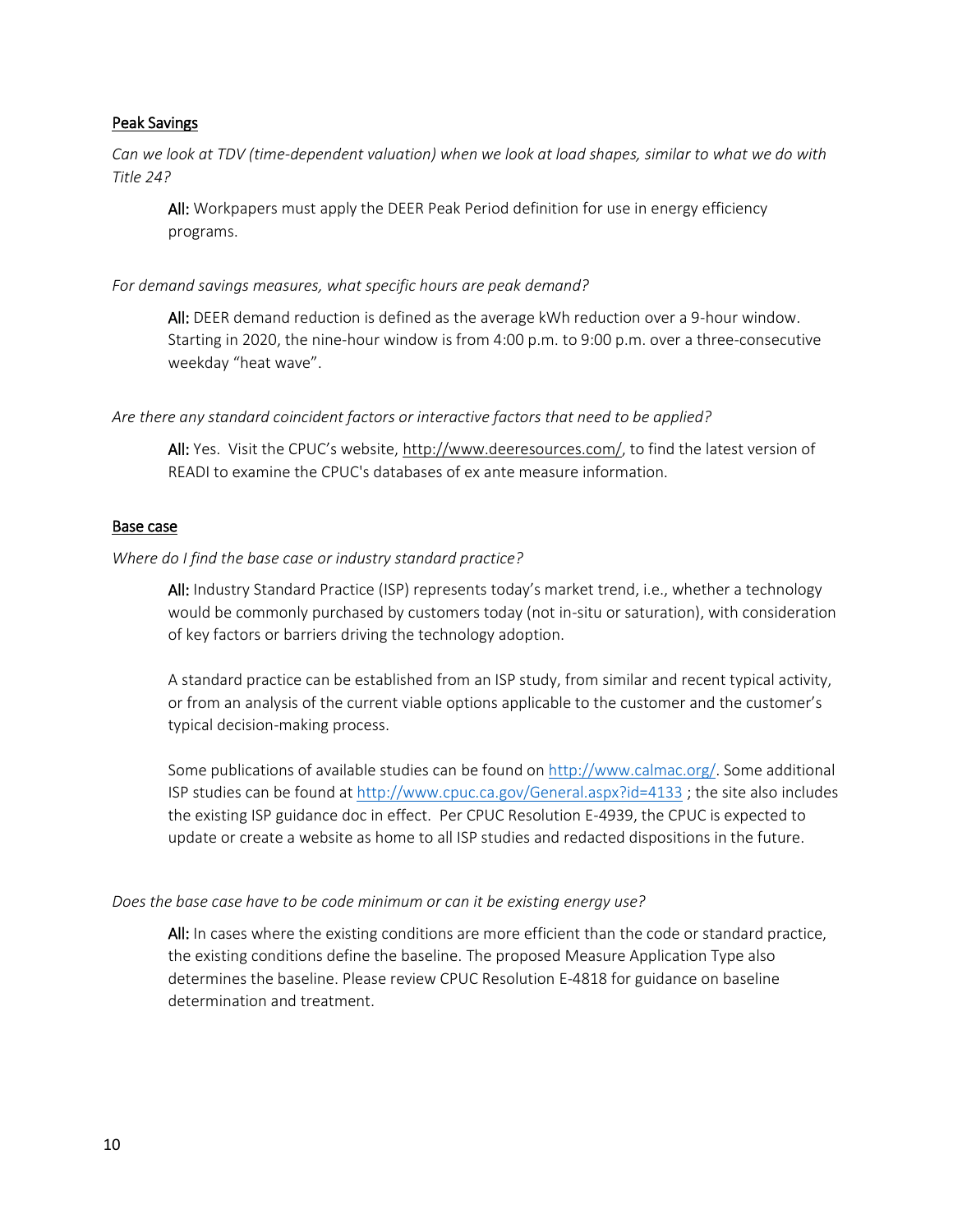*How much research is required to support a measure or base case? Is there guidance on how much research is required to support a measure or base case?*

All: Research data to support a measure or base case will vary by technology. Please review CPUC Resolution E-4818 for guidance on baseline determination and treatment.

#### Measure Modeling

#### *What modeling tool do I have to use?*

All: For building modeling tools, use DOE-2 based tools, such as eQuest and EnergyPro. Other modeling tools, as listed in the Customized Tool Archive, are acceptable.

In order for the use of software to be approved, documentation must be provided showing that it produces results similar to DEER.

*Will there be a requirement to use EnergyPlus rather than eQuest? Is there an option to use EnergyPlus?*

All: There is no requirement to use EnergyPlus over eQuest.

#### *When do I need to perform whole building modeling? When is it required?*

All: Whole building modeling is not required for all workpapers. Whole building modeling is recommended when whole building/environment interactions are important (e.g., weather variations, HVAC, and other component interactions) or when detailed component variations are of interest (insufficient lab or field data to estimate performance variation).

#### *Will there be any templates available for California buildings?*

All: Please see the CPUC's measure analysis software, MASControl. The latest version can be found on the CPUC DEER website, [http://www.deeresources.com.](http://www.deeresources.com/)

# *Energy Pro or Energy Plus – there is a disposition on Savings By Design that requires calculations to be resolved within the software before it is used. What is the status of this resolution?*

All: The directive targets several mechanical (HVAC) system baselines currently defined by the Title 24 Building Energy Efficiency Standards, and thus affects all software tools used to simulate whole building performance for SBD. Among the impacted tools is EnergyPro, which features an SBD module that automatically assigns the defined baselines for our program. In compliance with the directive, EnergyPro is undergoing modifications of its calculation methodologies specific to the SBD module. We have estimated that the resulting calculated energy savings (which can be incentivized) may be negatively affected by these modifications. This cannot be confirmed until all modifications have been successfully integrated into the tool.

Unfortunately, a projected date for the revised versions remains unavailable at this time, as IOUs are still actively working with the EnergyPro Developer.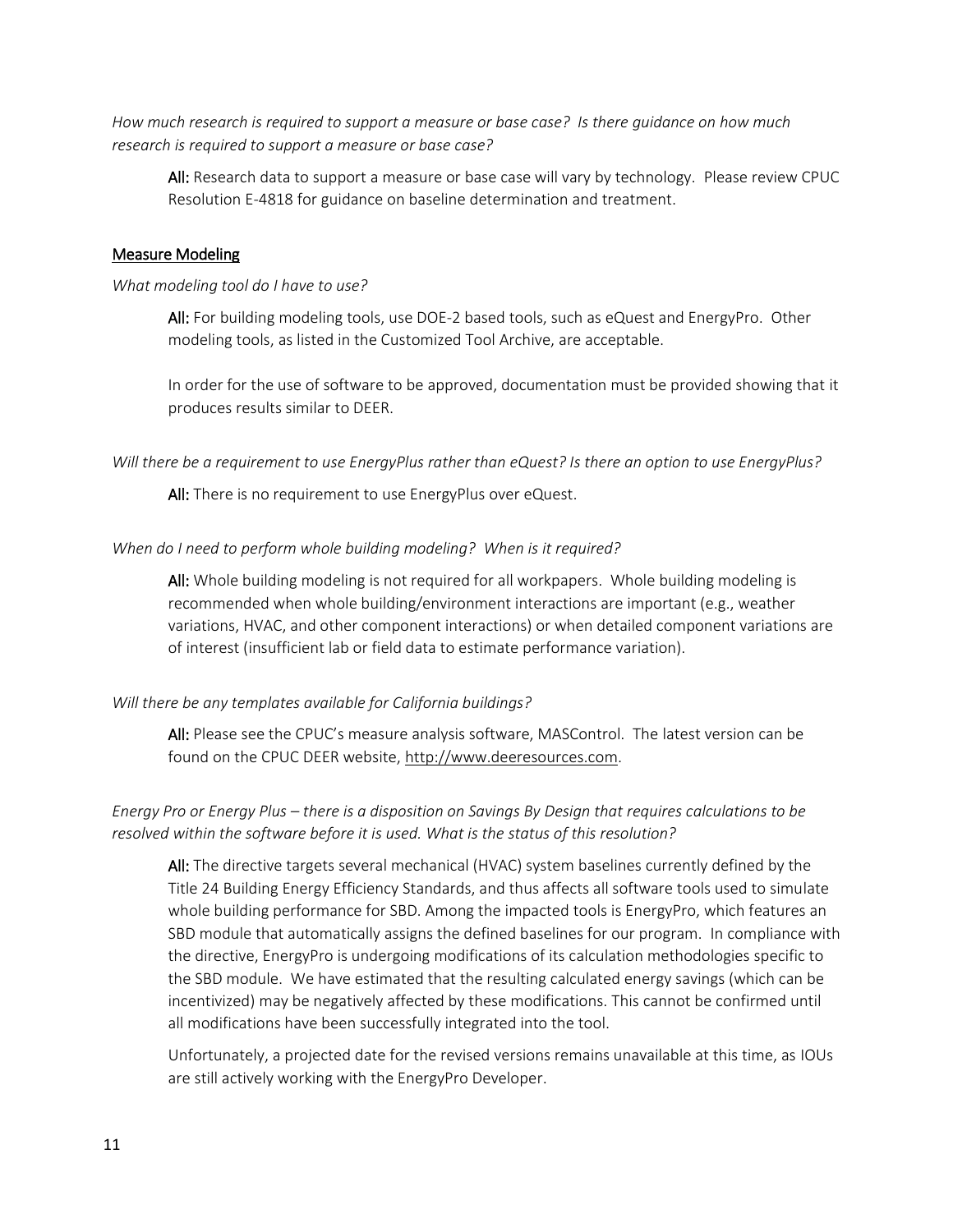#### *Where can I get training on MAS control?*

All: The CPUC provided a processing guide for MASControl3, which is the version of MASControl supporting DEER2020. The processing guide can be found at this link:

http://www.deeresources.com/files/DEER2020/download/MASControl3%20Processing%20Guide .pdf

#### Using Other Tools/Models

### *Where can I get training on READI?*

All: Visit CPUC websit[e http://www.deeresources.com/index.php/deer-versions/readi.](http://www.deeresources.com/index.php/deer-versions/readi) The website provides an overview of READI, along with support links providing instructions on how to use READI.

### *Where can I get training on the CET and the assumptions?*

All: IOUs created and provided CET training and informational materials for third parties; they can be found at this link:<https://www.pepma-ca.com/Public/PublicEvents.aspx?type=1#q1>.

*Will you consider using the societal cost test (SCT) instead of the total resource cost test (TRC) as the cost test?*

All: Not at this time. IOUs will use the TRC and PAC tests.

### IDSM/EE Interactions

### *Are fuel switching measures allowed and, if so, how are the savings calculated?*

All: Fuel substitution measures are defined as changing from one IOU regulated fuel to another IOU regulated fuel (natural gas to electricity or electricity to natural gas, provided that they pass the three-prong test, as defined in the Energy Efficiency Policy Manual - Version 3, Adopted in Decision 05-04-051). Fuel substitution programs/measures/projects with a predominantly load building or load retention character are not eligible. The three-prong test is currently under review.

Fuel switching, defined as changing from a non-IOU regulated fuel to an IOU regulated fuel (natural gas or electricity), is not allowed.

The measure's energy efficiency workpaper or custom project calculations are subject to CPUC ex ante calculation requirements, including but not limited to, baseline assumptions of a code or standard practice technology of the same fuel, technology and system design as the measure case.

See the PG&E Rulebook for more guidance on fuel switching projects.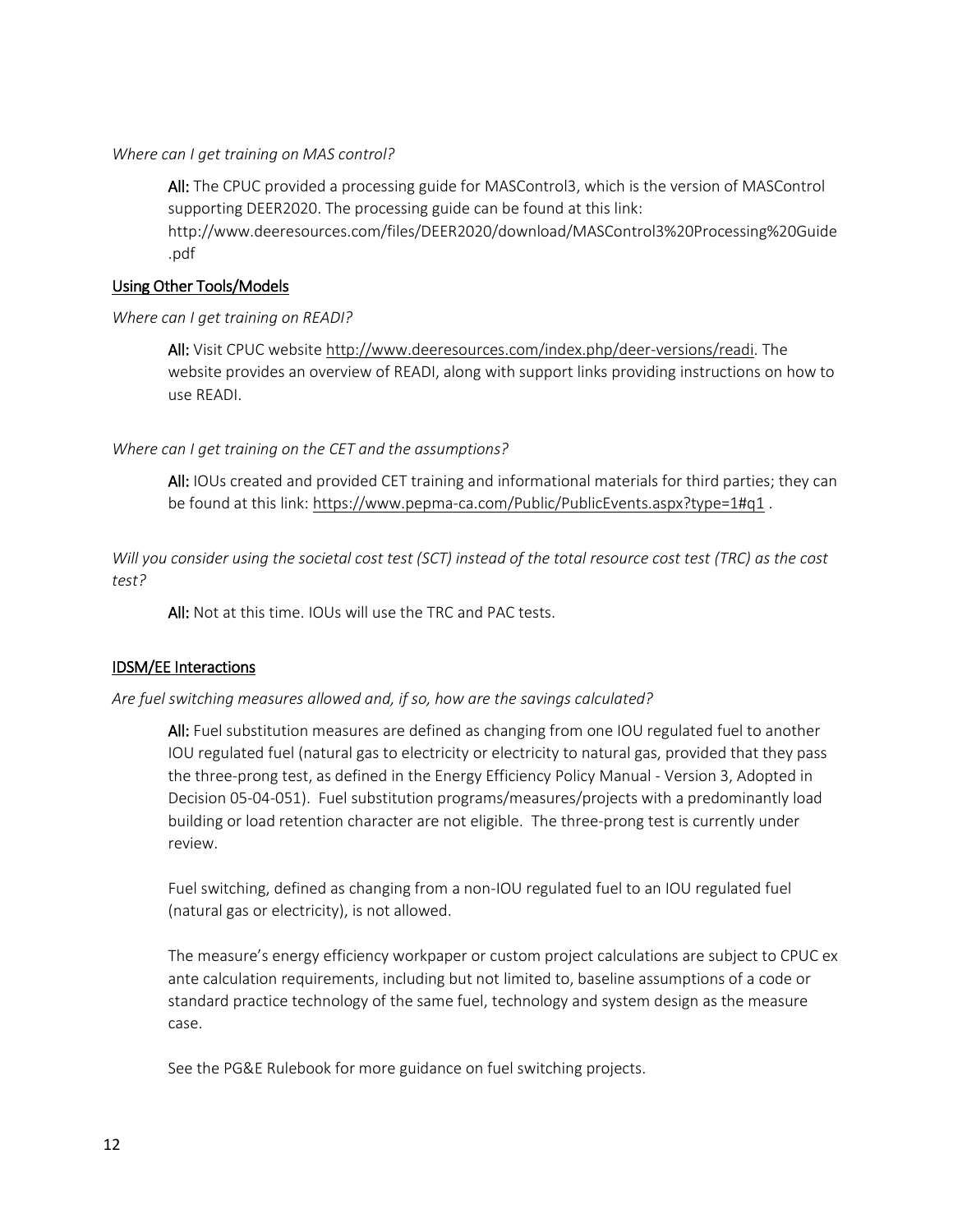*If a measure incorporates distributed generation (DG) or demand response (DR), is there a way to incorporate these into the measure/workpaper?* 

All: Not at this time.

*Can non-energy benefits (NEBs) be incorporated/valued within the workpaper/measure?*

All: At this time, NEBs are not necessary within a workpaper.

*Can greenhouse gases (GHGs) be incorporated/valued within the workpaper/measure?*

All: At this time, GHG reductions are encouraged, but not necessary within a workpaper.

*Can embedded water/energy savings be claimed within a workpaper/measure? If so, what is the process?*

All: Yes. Third parties may propose water/energy savings in a workpaper which would require IOU and CPUC review and approval. See the PG&E Rulebook for more guidance on water energy nexus workpapers.

# *What is the mechanism for developing a behavioral, retro commissioning, operational (BRO) measure?*

All: For deemed, a Third Party may propose a BRO measure in a workpaper which would require IOU and CPUC review and approval.

For custom, a Third Party may propose a custom measure or project which would require IOU and CPUC review and approval.

# Supporting Values (NTG, EUL, GISA)

*Where do you find guidance on using net to gross (NTG), effective useful life (EUL), gross savings and installation adjustments (GSIA), installation/application types?*

All: Visit the CPUC's website, [http://www.deeresources.com/,](http://www.deeresources.com/) to find the latest version of READI to examine the CPUC's databases of ex ante measure information.

*If new values are proposed, what is the process for a third party to propose new EUL or NTG (or similar) values?* 

All: For deemed, a Third Party may propose new values in a workpaper which would require IOU and CPUC review and approval. New values must be supported by evidence. Third Parties may also propose new values during DEER's annual scoping memo (typically done in May), as updates based on EM&V studies.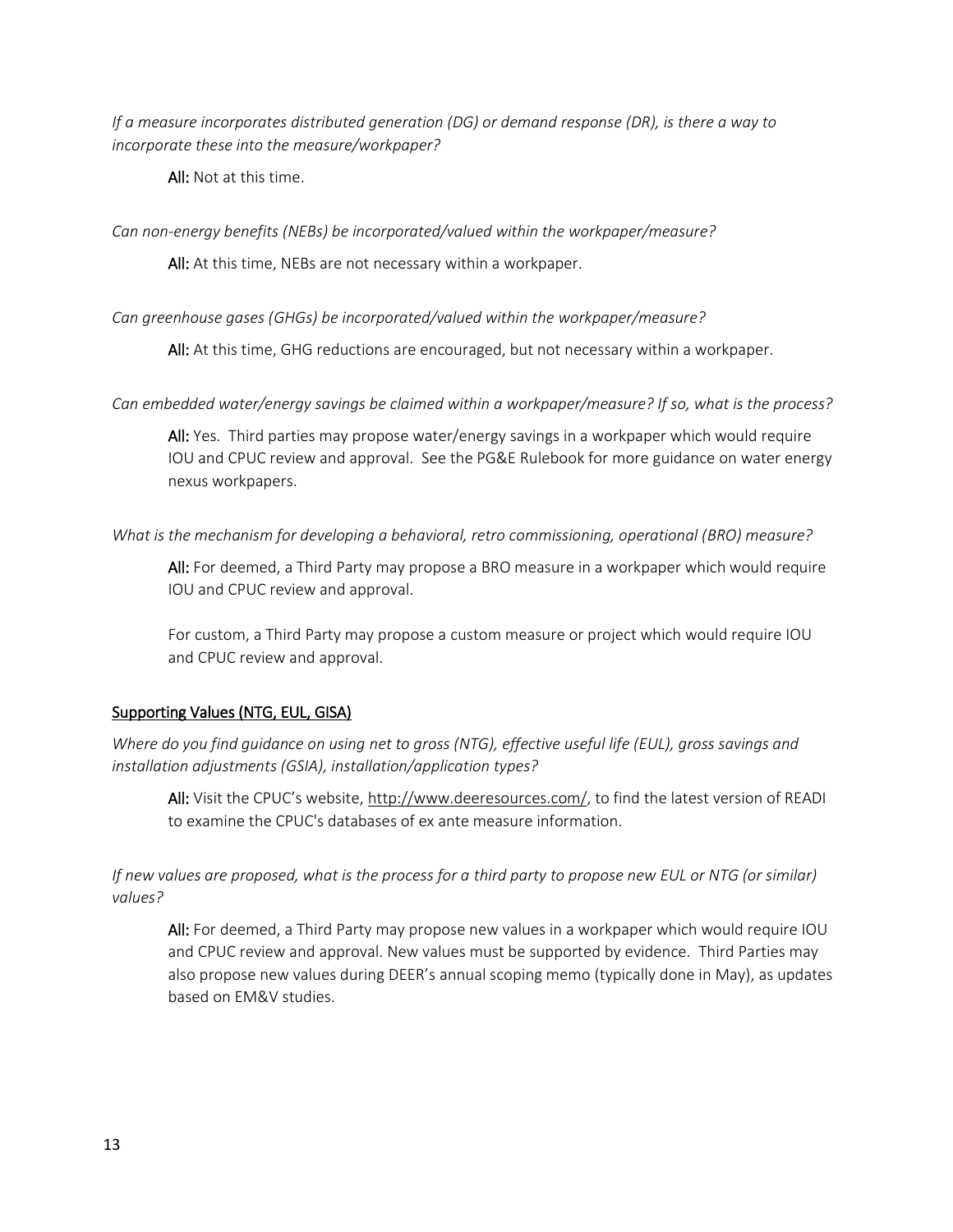#### *How will I know what the measure life is?*

All: Visit the CPUC's website, [http://www.deeresources.com/,](http://www.deeresources.com/) to find the latest version of READI to examine the CPUC's databases of ex ante measure information. Navigate to the EUL source table to find a list of established effective useful life by technology.

*If an approach involved an early intervention that will allow a higher NTG value, how do I claim/support this?* 

All: Third Party may propose the higher NTG value in a workpaper. The higher NTG value would require IOU and CPUC review and approval before a program administrator can claim the higher NTG value.

# Measure Cost

# *Is there guidance on cost assumptions?*

All: DEER shall be the primary source of cost assumptions. If DEER does not include cost assumptions for a technology, other data resources (e.g., Work Order 17, other EM&V studies) may be consulted. Visit the CPUC's website, [http://www.deeresources.com/,](http://www.deeresources.com/) to find the latest version of READI to examine the CPUC's databases of ex ante measure information regarding costs.

# Best Available Data

*How will you confirm that the best available data is being used? Is there any validation of third-party data?* 

All: Workpapers must use the latest evaluation, measurement and verification studies published in the development of ex ante values including energy impacts, cost data, effective useful life, remaining useful life, and net-to-gross ratios.

The IOUs and CPUC will require access to data referenced by third-party parties to validate the workpaper assumptions.

*Can the IOUs review my data and confirm that it can be considered best available before I develop my workpaper?*

All: Yes. Additional review will also take place once the workpaper is submitted to IOUs.

*Is there a conditional/interim workpaper approval for product or processes that have limited amounts of available data?* 

All: All workpapers will proceed under a Phase 1 or Phase 2 review and approval process.